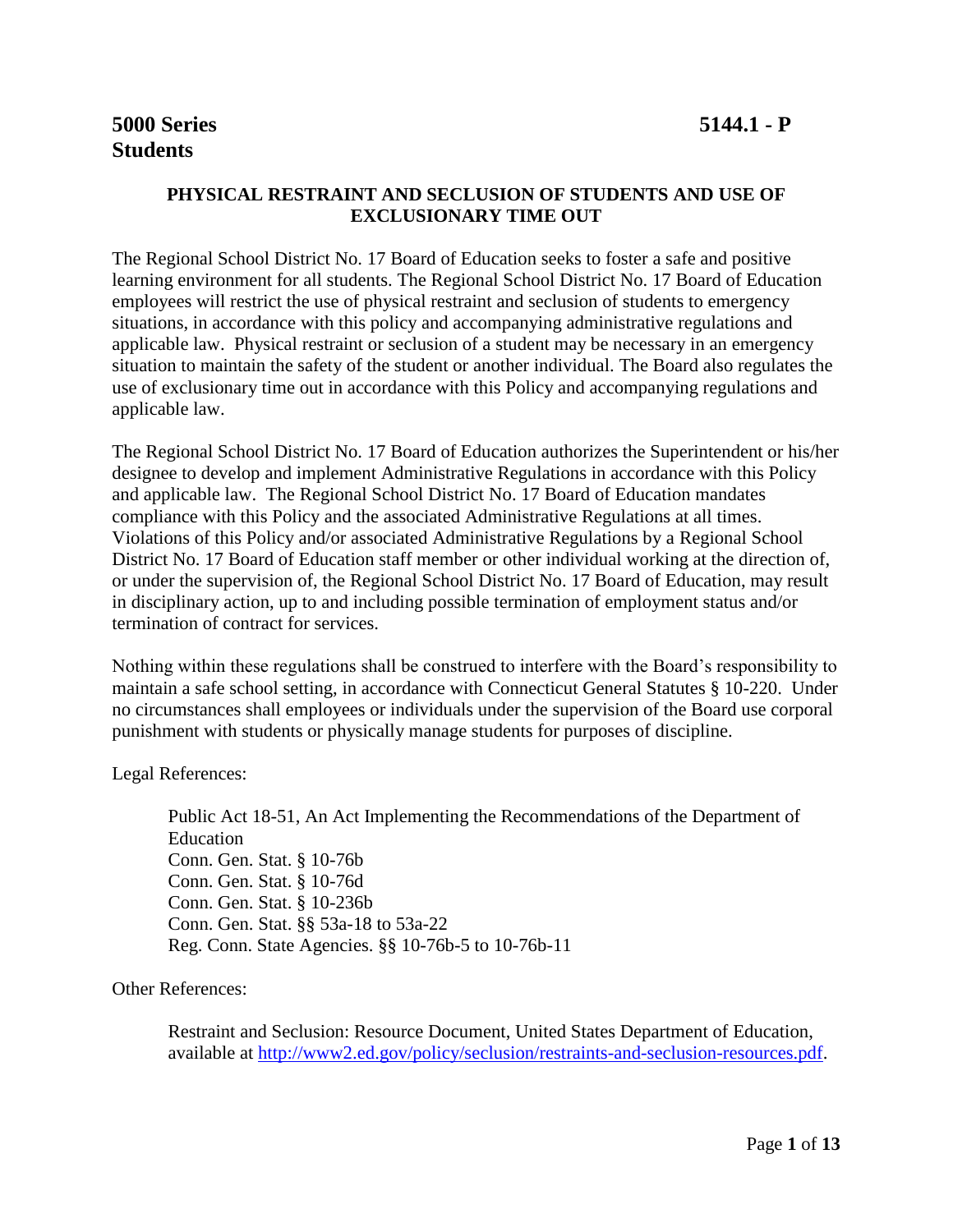Understanding the Laws and Regulations Governing the Use of Restraint and Seclusion, Connecticut State Department of Education (July 2018).

Guidance Related to Recent Legislation Regarding Restraint and Seclusion, Connecticut State Department of Education (Revised, July 2018).

BOE APPROVED: 01.19.21 REVISED: \_\_\_\_\_\_\_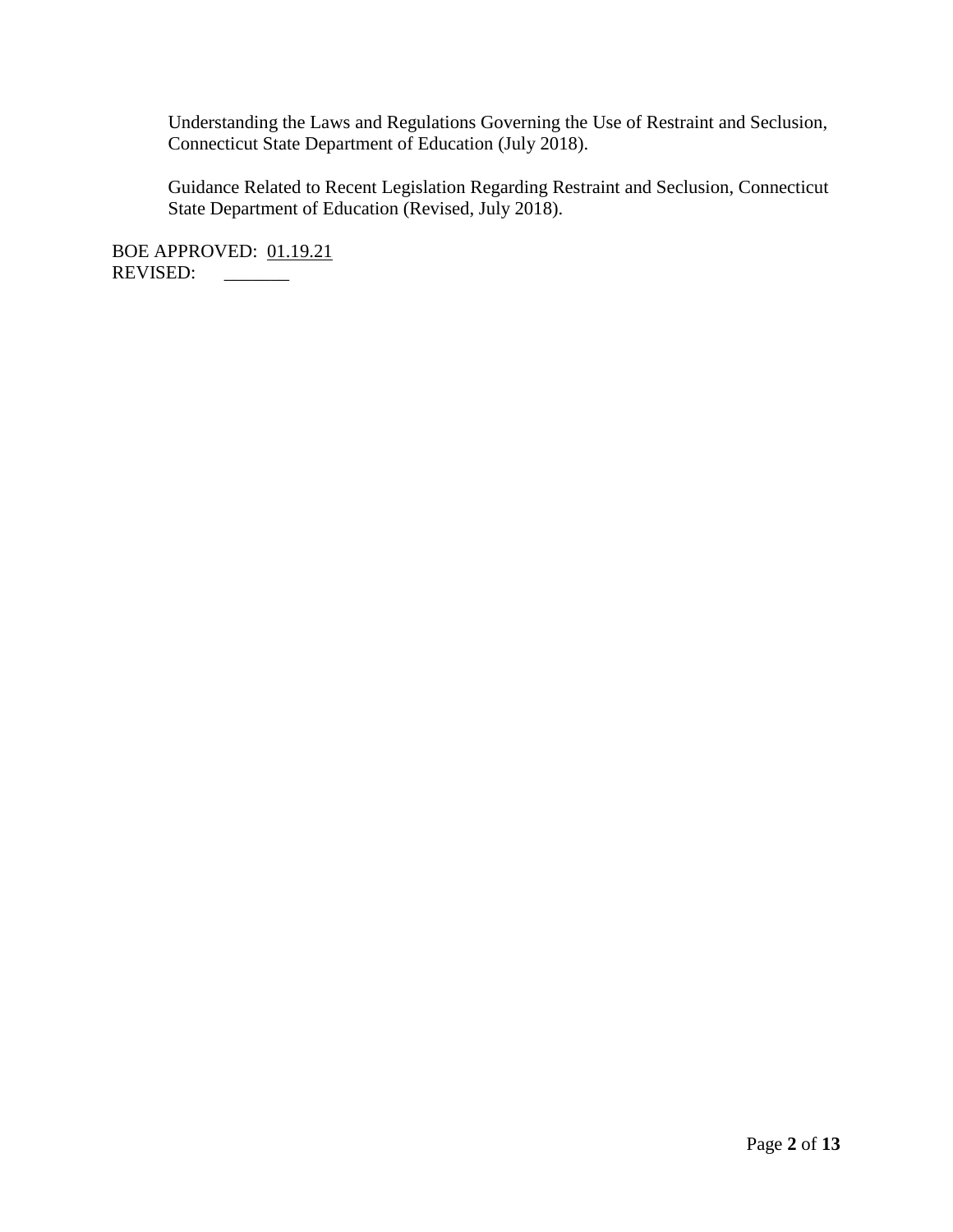# **Students**

## **ADMINISTRATIVE REGULATIONS CONCERNING PHYSICAL RESTRAINT AND SECLUSION OF STUDENTS AND USE OF EXCLUSIONARY TIME OUT**

The Regional School District No. 17 Public Schools (the "District") seeks to foster a safe and positive learning environment for all students. District employees will restrict the use of physical restraint and seclusion of students to emergency situations, in accordance with these administrative regulations and the associated policy and applicable law. Physical restraint or seclusion of a student may be necessary in an emergency situation to maintain the safety of the student or another individual. District employees will restrict the use of exclusionary time out with students to those instances permitted by applicable law, as described in these administrative regulations and applicable law.

The following sets forth the procedures for compliance with the relevant state law and regulations concerning the physical restraint and seclusion of, and use of exclusionary time out with, students in the District. The Superintendent mandates compliance with these regulations at all times. Violations of these regulations by a Board of Education staff member or other individual working at the direction of, or under the supervision of, the Board of Education, may result in disciplinary action, up to and including possible termination of employment status and/or termination of contract for services.

Nothing within these regulations shall be construed to interfere with the responsibility of the District to maintain a safe school setting, in accordance with Connecticut General Statutes § 10- 220.

- I. Definitions:
	- A. Exclusionary Time Out: A temporary, continuously monitored separation of a student from an ongoing activity in a non-locked setting, for the purpose of calming such student or deescalating such student's behavior.
	- B. Life Threatening Physical Restraint: Any physical restraint or hold of a person that (1) restricts the flow of air into a person's lungs, whether by chest compression or any other means, or (2) immobilizes or reduces the free movement of a person's arms, legs or head while the person is in the prone position.
	- C. Psychopharmacological Agent: Any medication that affects the central nervous system, influencing thinking, emotion or behavior;
	- D. Physical Restraint: Any mechanical or personal restriction that immobilizes or reduces the free movement of a person's arms, legs or head, including, but not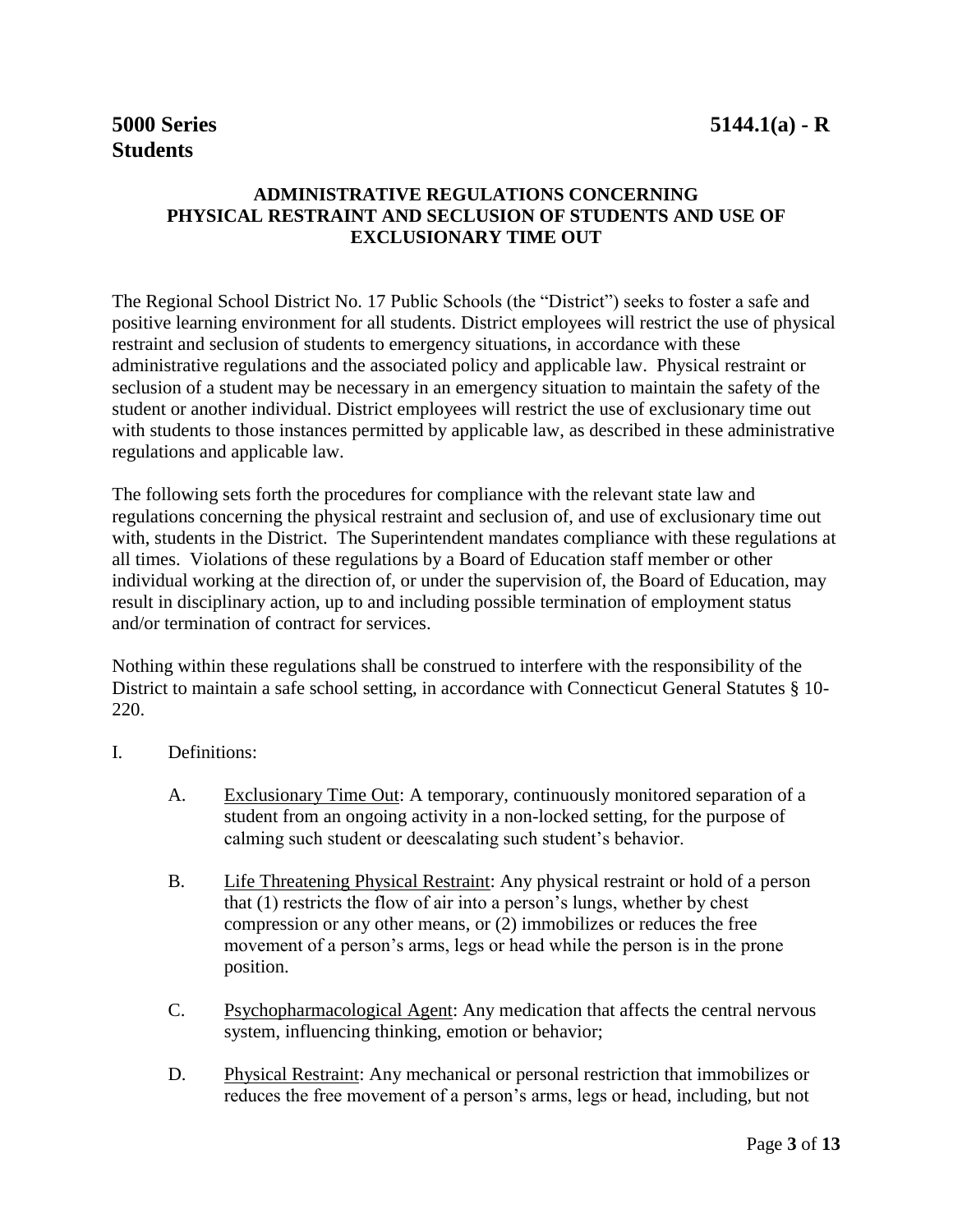limited to, carrying or forcibly moving a person from one location to another. The term does not include: (1) Briefly holding a person in order to calm or comfort the person; (2) restraint involving the minimum contact necessary to safely escort a person from one area to another; (3) medical devices, including, but not limited to, supports prescribed by a health care provider to achieve proper body position or balance; (4) helmets or other protective gear used to protect a person from injuries due to a fall; (5) helmets, mitts and similar devices used to prevent self-injury when the device is (i) part of a documented treatment plan or an Individualized Education Program ("IEP"); or (ii) prescribed or recommended by a medical professional, as defined in section 38a-976 of the Connecticut General Statutes, and is the least restrictive means available to prevent such injury; or (6) an exclusionary time out.

- E. School Employee: (1) Any individual employed by the Regional School District No. 17 Public Schools who is a teacher, substitute teacher, administrator, superintendent, guidance counselor, psychologist, social worker, nurse, physician, paraprofessional, coach; and (2) any other individual who, in the performance of his or her duties, has regular contact with students and who provides services to or on behalf of students enrolled in the Regional School District #17 Public Schools pursuant to a contract with the Regional School District #17 Public Schools.
- F. Seclusion: The confinement of a person in a room from which the student is physically prevented from leaving. Seclusion does not include the following: (i) an exclusionary time out; or (ii) any confinement of a student in which the person is physically able to leave the area of confinement including, but not limited to, in-school suspension.
- G. Student: a child who is
	- 1. Enrolled in grades kindergarten to twelve, inclusive, in a public school under the jurisdiction of a local or regional board of education;
	- 2. Receiving special education and related services in an institution or facility operating under a contract with a local or regional board of education pursuant to subsection (d) of section 10-76d of the Connecticut General Statutes;
	- 3. Enrolled in a program or school administered by a regional education service center established pursuant to section 10-66a of the Connecticut General Statutes; OR
	- 4. Receiving special education and related services from an approved private special education program.
- II. Life-Threatening Physical Restraint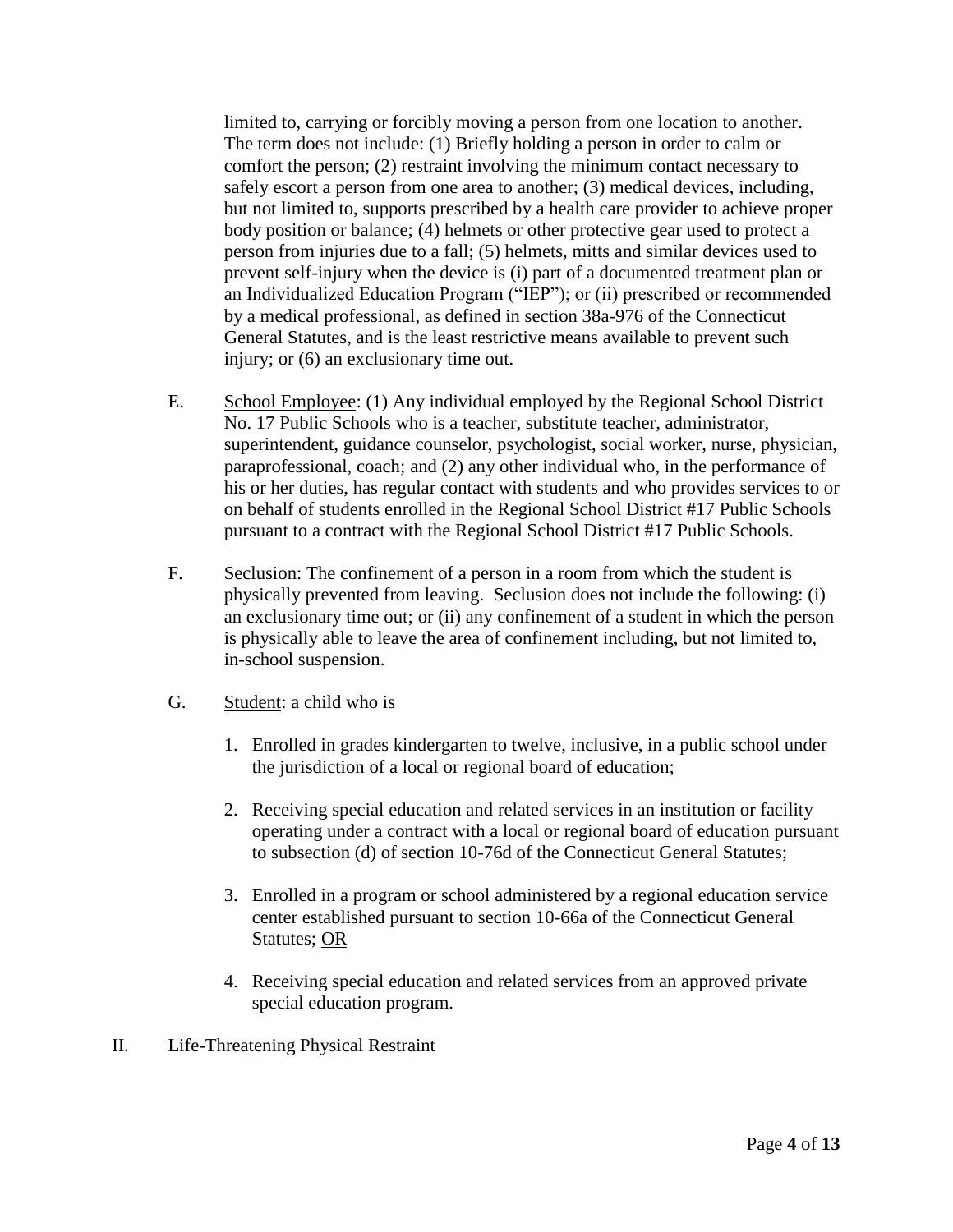- A No school employee shall under any circumstance use a life-threatening physical restraint on a student.
- B. Nothing in this section shall be construed as limiting any defense to criminal prosecution for the use of deadly physical force that may be available under sections 53a-18 to 53a-22, inclusive, of the Connecticut General Statutes.
- III. Procedures for Physical Restraint and Seclusion of Students
	- A. No school employee shall use physical restraint or seclusion on a student EXCEPT as an emergency intervention to prevent immediate or imminent injury to the student or to others.
	- B. Seclusion shall not be used as a planned intervention in a student's behavioral intervention plan, individualized education program or plan pursuant to Section 504 of the Rehabilitation Act.
	- C. No school employee shall use physical restraint or seclusion on a student unless the school employee has received training in accordance with state law and/or the District's trainings plans as described in Section X below, upon implementation thereof.
	- D. Physical restraint and seclusion of a student shall never be used as a disciplinary measure or as a convenience.
	- E. School employees must explore ALL less restrictive alternatives prior to using physical restraint or seclusion for a student.
	- F. School employees must comply with all regulations promulgated by the Connecticut State Department of Education in their use of physical restraint and seclusion with a student.
	- G. Monitoring
		- 1. Physical restraint: A school employee must continually monitor any student who is physically restrained. The monitoring must be conducted by either:
			- a. direct observation of the student; or
			- b. observation by way of video monitoring within physical proximity sufficient to provide aid as may be needed.
		- 2. Seclusion: A school employee must frequently monitor any student who is placed in seclusion. The monitoring must be conducted by either: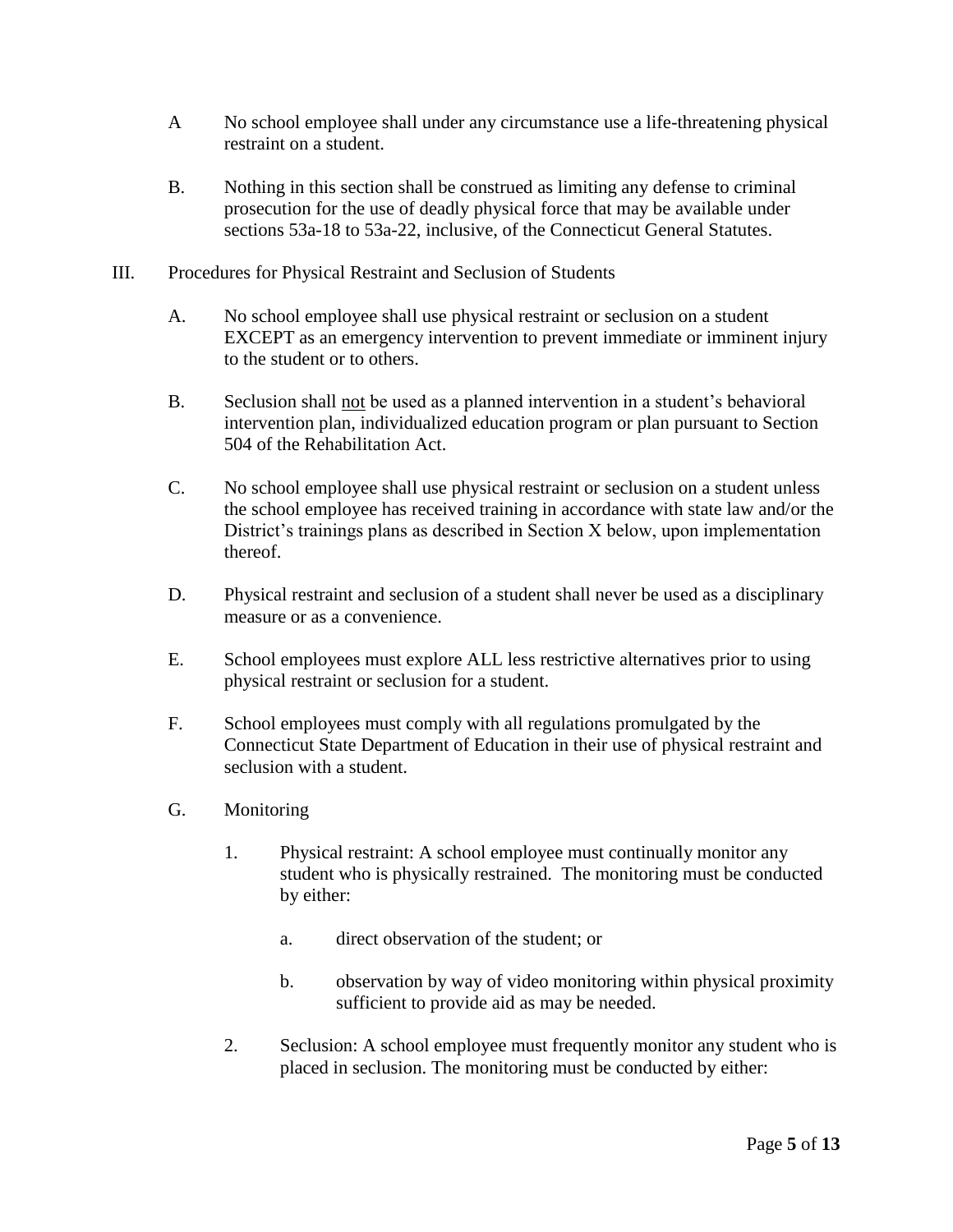- a. direct observation of the student; or
- b. observation by way of video monitoring within physical proximity sufficient to provide aid as may be needed.

### G. Length

- 1. Any period of physical restraint or seclusion:
	- a. shall be limited to that time necessary to allow the student to compose him or herself and return to the educational environment; and
	- b. shall not exceed fifteen (15) minutes, except as provided below.
- 2. If any instance of physical restraint or seclusion of a student used as an emergency intervention exceeds fifteen (15) minutes, one of the following individuals, who have received training in the use of physical restraint or seclusion, will determine whether continued physical restraint or seclusion is necessary to prevent immediate or imminent injury to the student or to others:
	- a. an administrator, or such administrator's designee;
	- b. a school health or mental health personnel; or
	- c. a board certified behavior analyst.
- 3. The individual identified under subsection 2 (a-c) shall make a new determination every thirty (30) minutes thereafter regarding whether such physical restraint or seclusion is necessary to prevent immediate or imminent injury to the student or to others.
- H. A school employee must regularly evaluate the student being physically restrained or secluded for signs of physical distress. The school employee must record each evaluation in the educational record of the person being physically restrained or secluded.
- IV. Seclusion Room Requirements

Seclusion can happen in any location, although a district may designate an area or room for this purpose. Regardless of location, any room used for seclusion must:

A. be of a size that is appropriate to the chronological and developmental age, size and behavior of the student;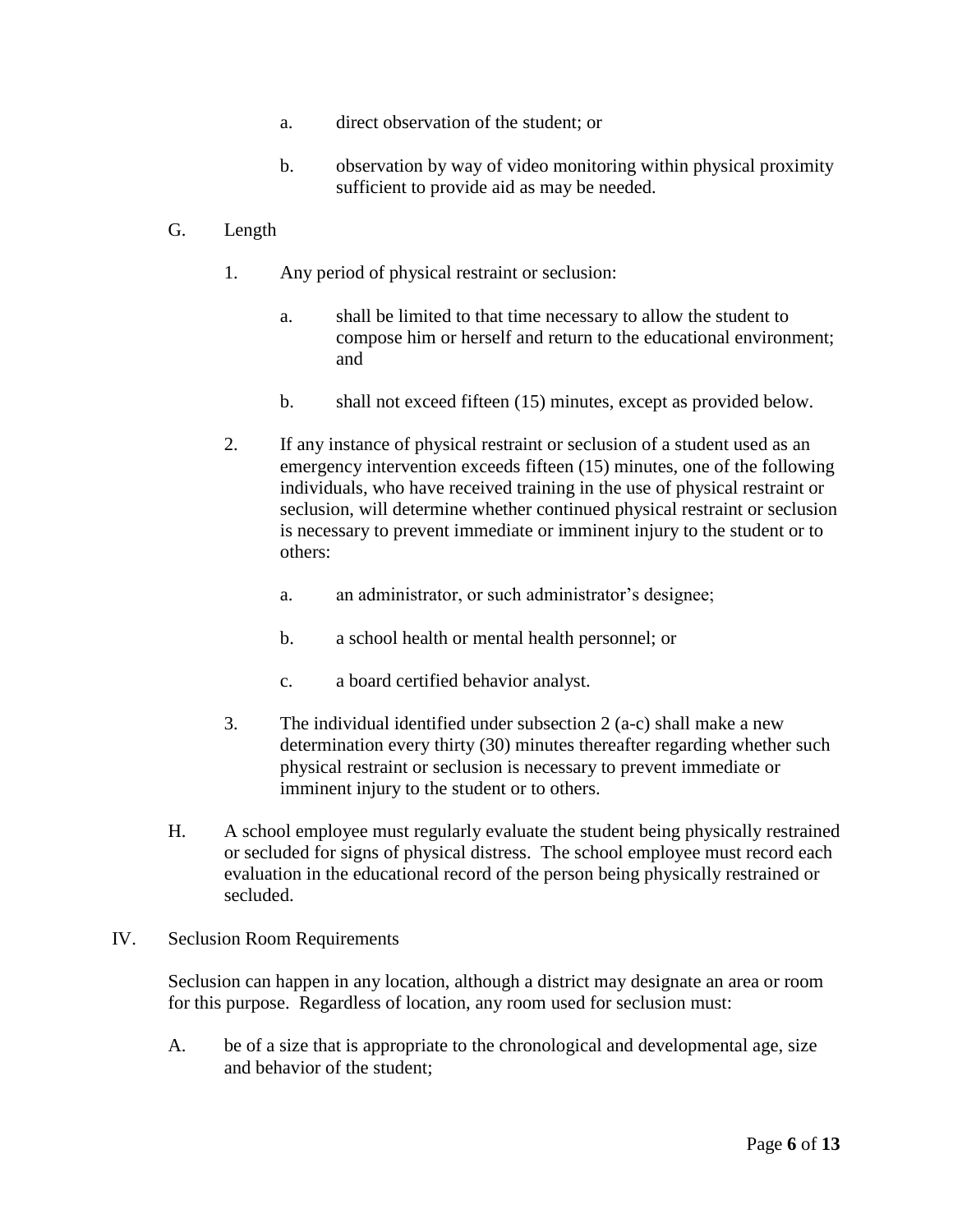- B. have a ceiling height that is comparable to the ceiling height of the other rooms in the building in which the seclusion room is located;
- C. be equipped with heating, cooling, ventilation and lighting systems that are comparable to the systems that are used in the other rooms of the building in which the seclusion room is located:
- D. be free of any object that poses a danger to the student who is being placed in the seclusion room;
- E. conform to applicable building code requirements.

If the door or doors to a room used for seclusion are to be locked, latched or otherwise secured, a modification from the State Fire Marshal's office shall be secured prior to the installation of a locking mechanism. If a door locking mechanism is used, the student shall be constantly monitored notwithstanding any other provisions of the Connecticut General Statutes or Regulations to the contrary. The locking mechanism to be used shall be a device that shall be readily released by staff as soon as possible but in no case longer than within two minutes of the onset of an emergency and is connected to the fire alarm system so that the locking mechanism is released automatically when a fire alarm is sounded. An "emergency," for purposes of this subsection, includes but is not limited to the following:

- 1. the need to provide direct and immediate medical attention to the student;
- 2. fire;
- 3. the need to remove the student to a safe location during a building lockdown; or
- 4. other critical situations that may require immediate removal of the student from seclusion to a safe location.
- F. have an unbreakable observation window or fixture located in a wall or door, which allows the student a clear line of sight beyond the area of seclusion, to permit frequent visual monitoring of the student and any school employee in such room. The requirement for an unbreakable observation window does not apply if it is necessary to clear and use a classroom or other room in the school building as a seclusion room for a student.
- V. Use of Psychopharmacologic Agent
	- A. No school employee may use a psychopharmacologic agent on a student without that student's consent and the consent of the student's parent/guardian, except: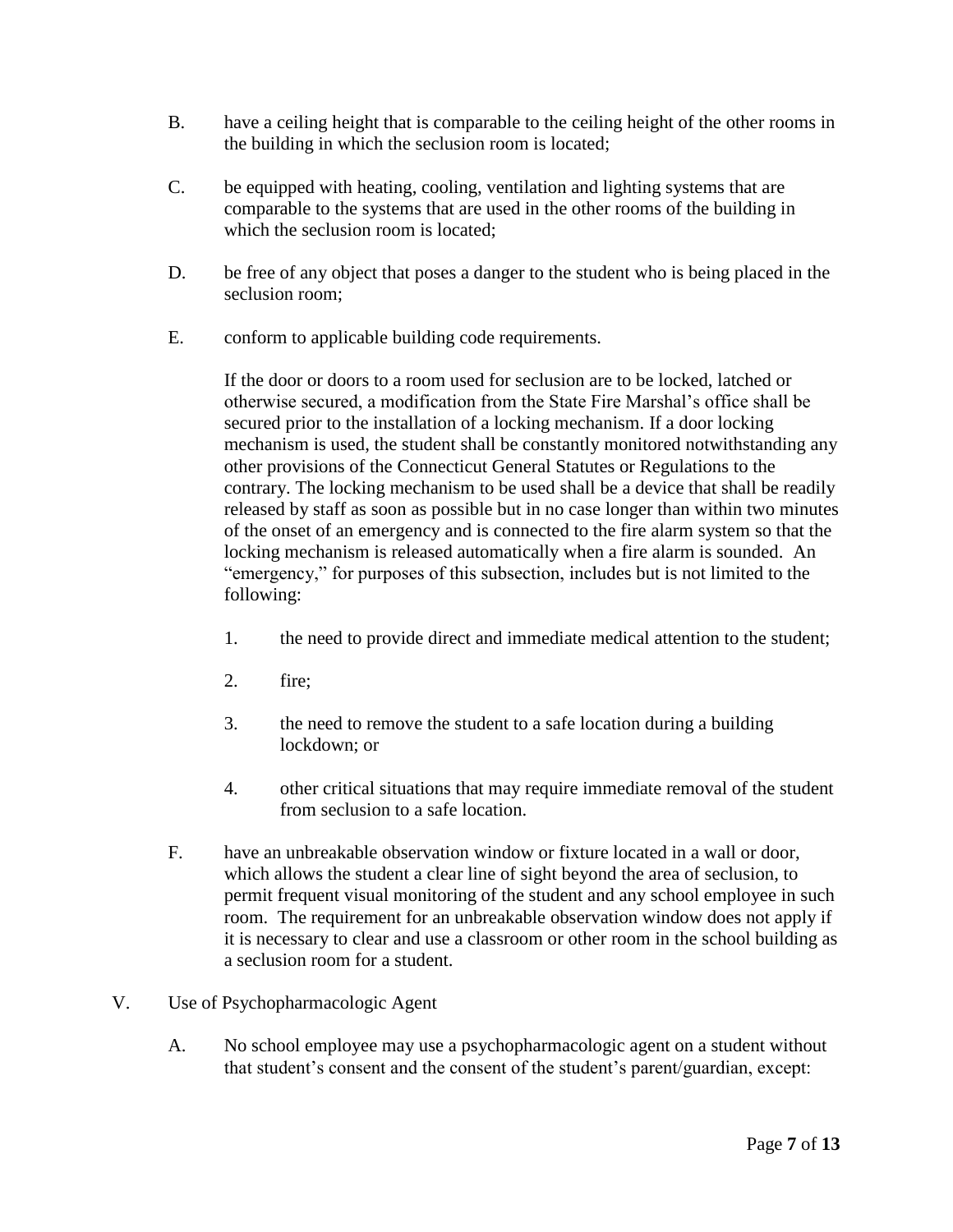- 1. as an emergency intervention to prevent immediate or imminent injury to the student or to others; or
- 2. as an integral part of the student's established medical or behavioral support or educational plan, or, if no such plan has been developed, as part of a licensed practitioner's initial orders.
- B. The use of psychopharmacologic agents, alone or in combination, may be used only in doses that are therapeutically appropriate and not as a substitute for other appropriate treatment.
- C. Any administration of a psychopharmacologic agent must ONLY be done in accordance with applicable federal and state law and the Board of Education's Administration of Medication Policy.
- VI. Procedures for Exclusionary Time Out
	- A. No school employee may use exclusionary time out as a form of discipline for a student.
	- B. At least one school employee must remain with the student, or be immediately available to the student such that the student and the employee are able to communicate verbally, throughout the exclusionary time out.
	- C. The space used for an exclusionary time out must be clean, safe, sanitary and appropriate for the purpose of calming the student or deescalating the student's behavior.
	- D. The exclusionary time period must end as soon as possible.
	- E. Consistent with subsection D above, the exclusionary time out period may vary depending on the student's chronological and developmental age, individual needs and behavior.
- VII. Required Meetings
	- A. Students not eligible for special education (and not being evaluated for eligibility for special education)
		- 1. In the event that physical restraint or seclusion is used on a student four (4) or more times within twenty (20) school days, a team composed of an administrator, one or more of the student's teachers, a parent or guardian of the student, and, if any, a school mental health professional, shall convene to:
			- a. conduct or revise a behavioral assessment of the student;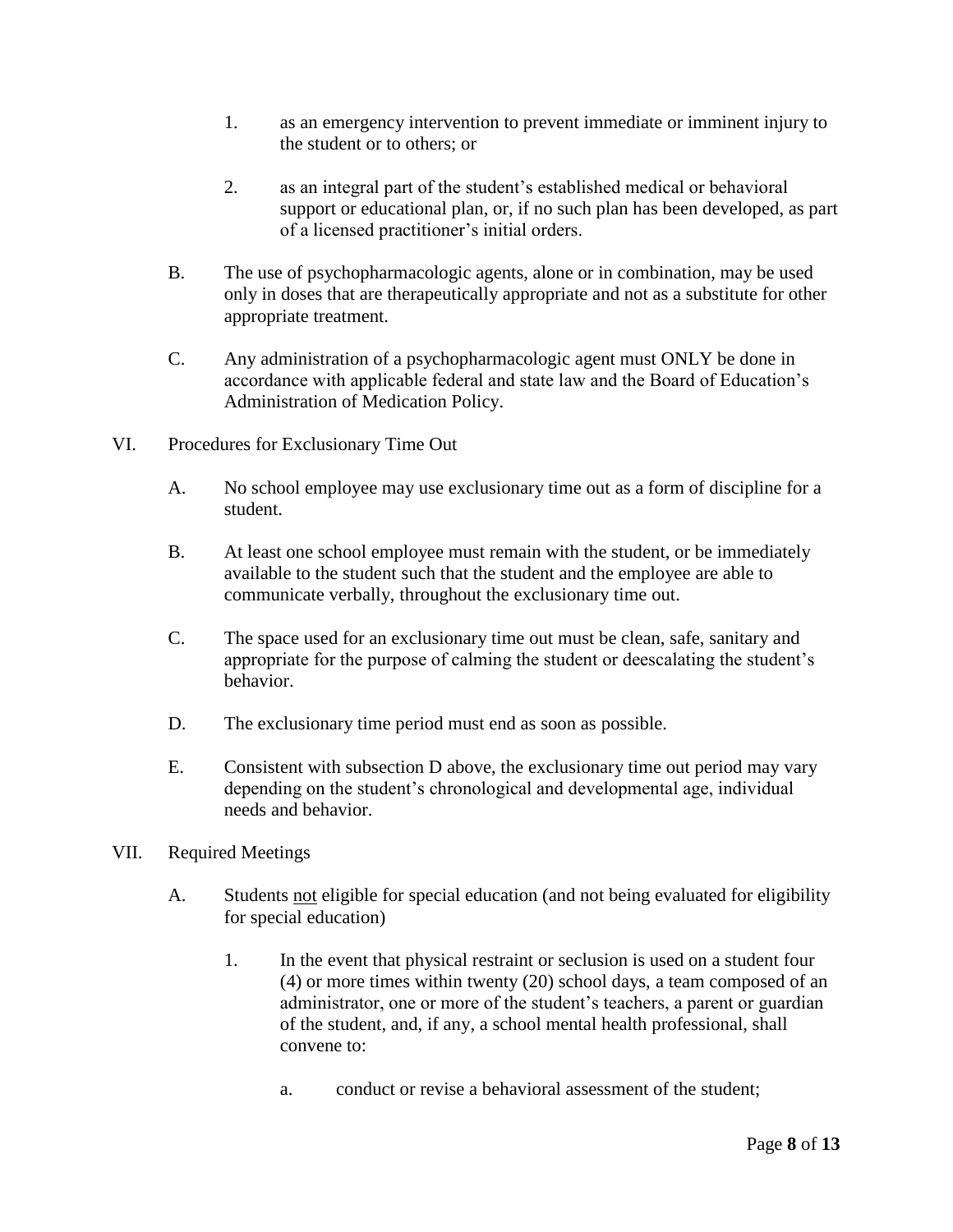- b. create or revise any applicable behavior intervention plan; and
- c. determine whether such student may require a referral for consideration for special education pursuant to federal and state law.
- 2. The requirement to convene this meeting shall not supersede the District's obligation to refer a student to a planning and placement team ("PPT") as may be required in accordance with federal and state law.
- B. Students eligible for special education (and students being evaluated for eligibility for special education)
	- 1. In the event that physical restraint or seclusion is used on a student four (4) or more times within twenty (20) school days, the student's PPT shall convene to:
		- a. conduct or revise a functional behavioral assessment ("FBA");
		- b. create or revise any applicable behavior intervention plan ("BIP"), including but not limited to, such student's individualized education program ("IEP"); and
		- c. review or revise the student's IEP, as appropriate.
	- 2. In the event that the exclusionary time out process is unsuccessful in addressing a student's problematic behavior, the student's PPT shall convene as soon as practicable to determine alternative interventions or strategies to address the student's behavior.
- C. A District and/or school administrator(s) shall determine the school employee(s) responsible for reviewing the number of occurrences of the use of physical restraint or seclusion on a monthly basis to ensure that the appropriate meeting(s) has been convened following the fourth occurrence of physical restraint or seclusion in a twenty (20) day period.
- VIII. Crisis Intervention Team
	- A. Each school year, each school in the District must identify a crisis intervention team consisting of any teacher, administrator, school paraprofessional or other school employee designated by the school principal (in coordination with other appropriate administrators), and who has direct contact with students.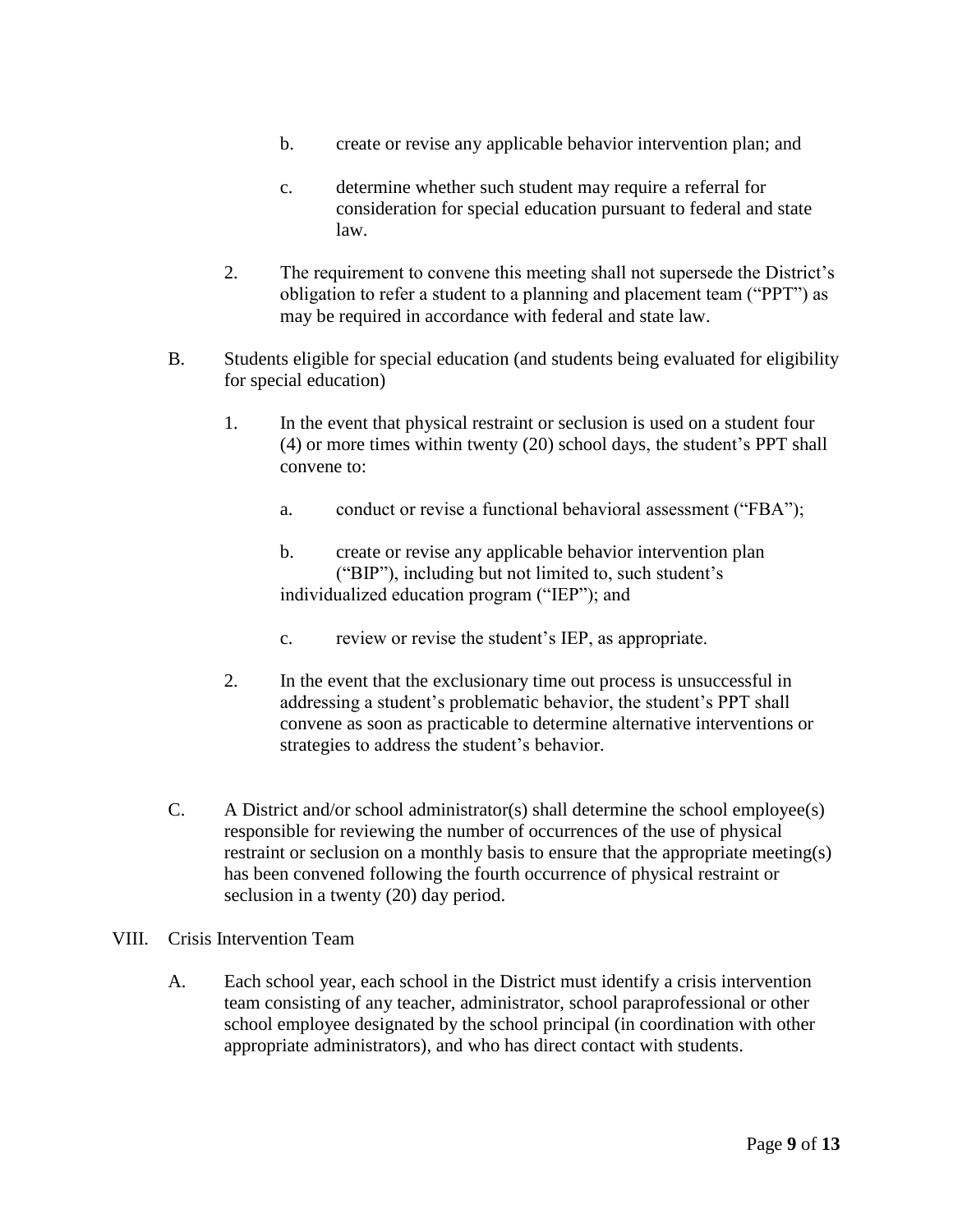- B. Members of crisis intervention teams shall respond to any incident in which the use of physical restraint or seclusion may be necessary as an emergency intervention to prevent immediate or imminent injury to a student or others.
- C. The District shall maintain a list of the members of the crisis intervention team for each school.
- IX. Documentation and Communication
	- A. After each incident of physical restraint or seclusion, and no later than the school day following the incident, a school employee must complete the form provided by the Regional School District #17 Public Schools for reporting incidents of physical restraint and seclusion. The incident form must be included in the educational file of the student who was physically restrained or secluded. The information documented on the form must include the following:
		- 1. in the case of an emergency use, the nature of the emergency and what other steps, including attempts at verbal de-escalation, were taken to prevent the emergency from arising if there were indications that such an emergency was likely to arise;
		- 2. a detailed description of the nature of the restraint or seclusion;
		- 3. the duration of the restraint or seclusion;
		- 4. the effect of the restraint or seclusion on the student's established behavioral support or educational plan; AND
		- 5. whether the seclusion of a student was conducted pursuant to an IEP.
	- B. A school employee must notify the parent or guardian of a student of each incident that the student is physically restrained or secluded.
		- 1. A school employee must make a reasonable attempt to immediately notify a parent or guardian after a student is initially placed in physical restraint or seclusion; in all circumstances, a school employee shall notify the parent or guardian within twenty-four (24) hours after a student is initially placed in physical restraint or seclusion.
		- 2. Notification must be made by telephone, e-mail, or other method which may include, but is not limited to, sending a note home with the student.
		- 3. The parent or guardian of a student who has been physically restrained or placed in seclusion shall be sent a copy of the completed incident report of such action no later than two (2) business days after the use of physical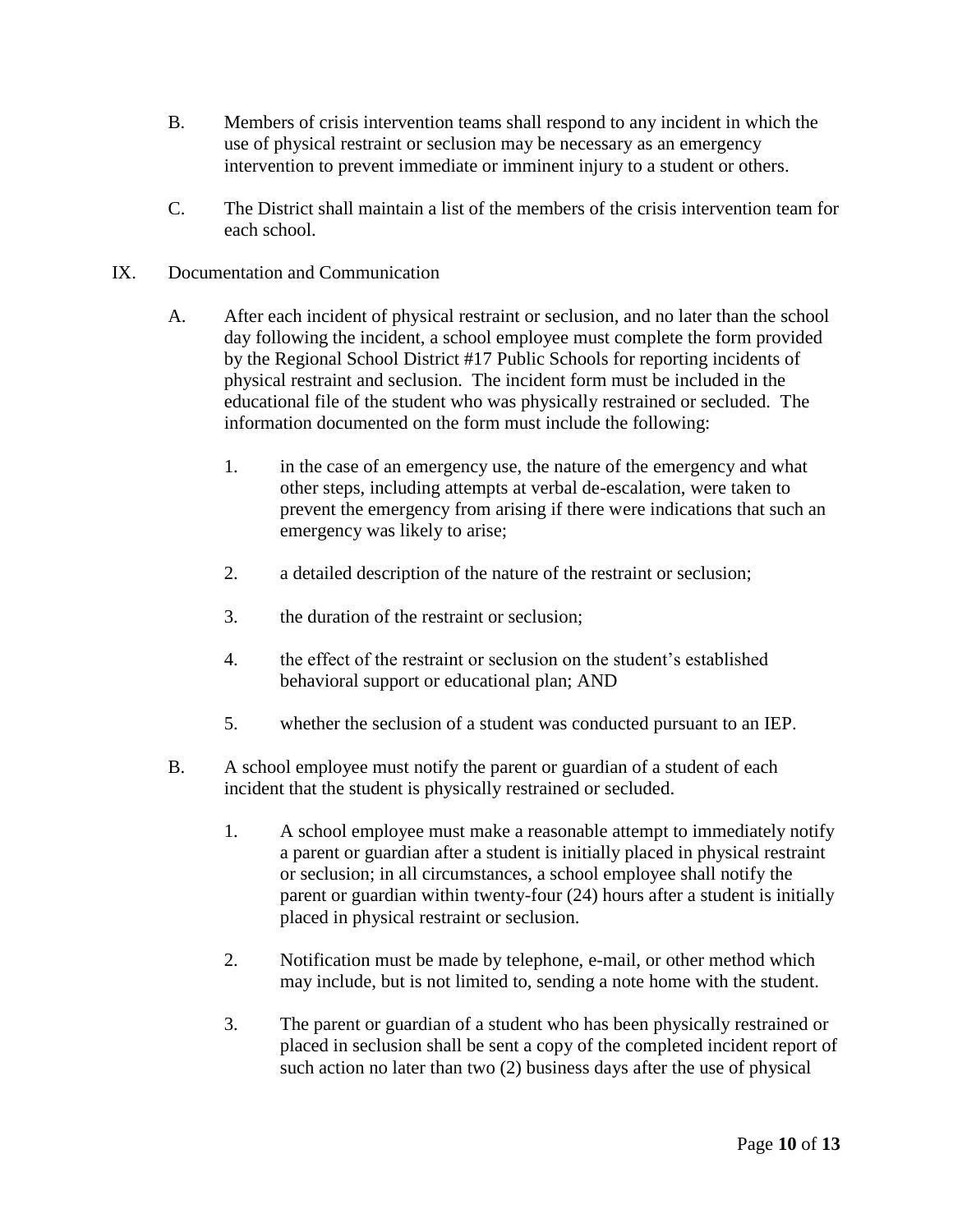restraint or seclusion, regardless of whether the parent received the notification described in subsections 1 and 2 above.

- 4. The Director of Student Services shall determine what school employees shall be permitted to ensure that required parent/guardian notifications are made.
- C. The Director of Student Services, or his or her designee, must, at each initial PPT meeting for a student, inform the child's parent, guardian, or surrogate parent, or the student if such student is an emancipated minor or eighteen years of age or older, of the laws relating to physical restraint and seclusion as expressed through this regulation, and of the laws and regulations adopted by the Connecticut State Department of Education relating to physical restraint and seclusion.
	- 1. The Director of Student Services, or his or her designee, shall provide to the child's parent, guardian, or surrogate parent, or the student if such student is an emancipated minor or eighteen years of age or older, at the first PPT meeting following the student's referral to special education the plain language notice of rights regarding physical restraint and seclusion developed by the Connecticut State Department of Education.
	- 2. The plain language notice developed by the Connecticut State Department of Education shall also be provided to the student's parent, guardian, or surrogate parent, or the student if such student is an emancipated minor or eighteen years of age or older at the first PPT meeting at which the use of seclusion as a behavior intervention is included in the student's IEP.
- D. The Director of Student Services, or his or her designee, must be notified of the following:
	- 1. each use of physical restraint or seclusion on a student;
	- 2. the nature of the emergency that necessitated its use;
	- 3. whether the seclusion of a student was conducted pursuant to an IEP; AND
	- 3. if the physical restraint or seclusion resulted in physical injury to the student.
- X. Responsibilities of the Director of Student Services
	- A. The Director of Student Services, or his or her designee, must compile annually the instances of physical restraint and seclusion within the District, the nature of each instance of physical restraint and seclusion, and whether instances of seclusion were conduct pursuant to IEPs.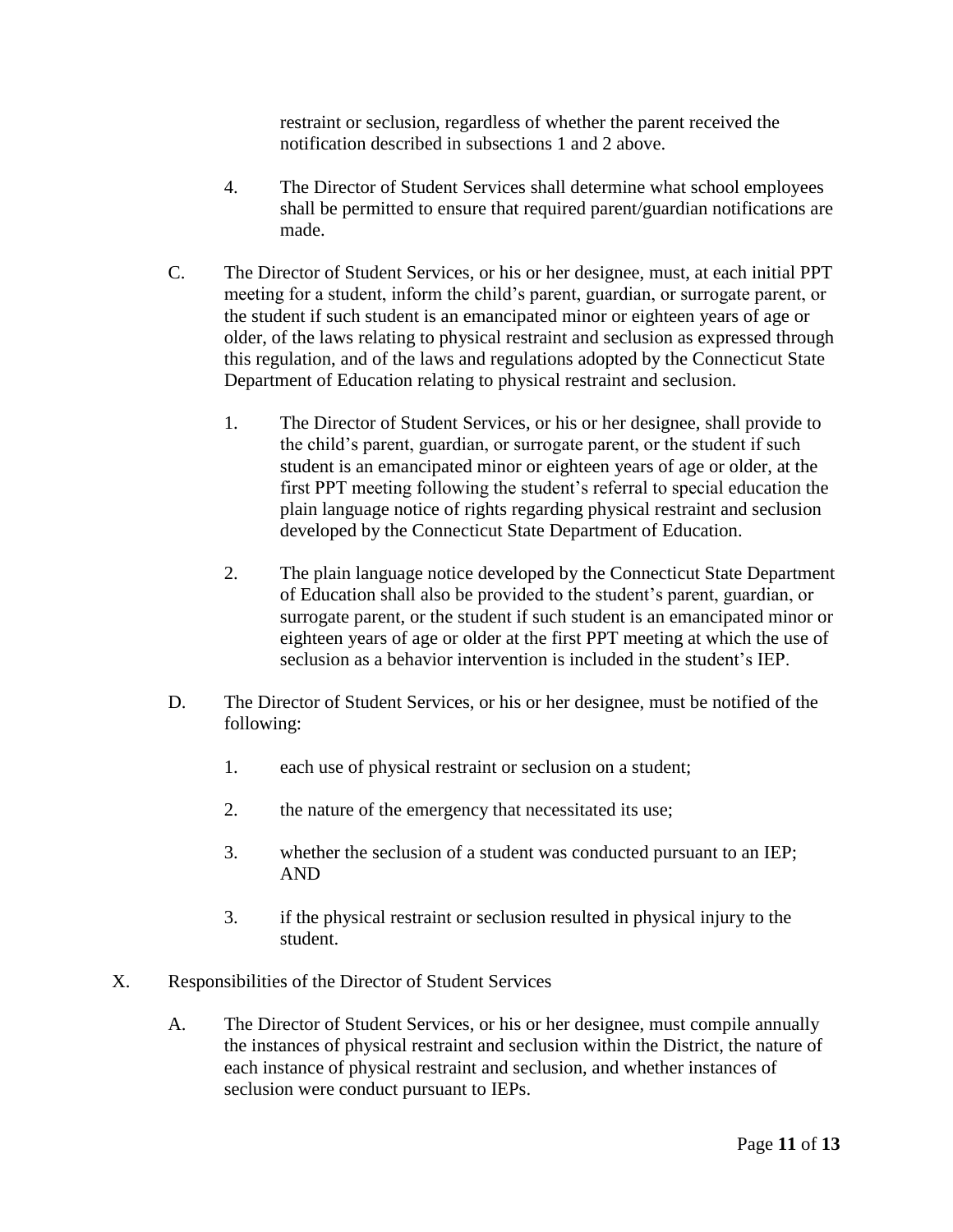- B. The Director of Student Services, or his or her designee, must report to the Connecticut State Department of Education within two (2) business days any instance of physical restraint or seclusion that resulted in physical injury (serious and non-serious) to the student.
- XI. Professional Development Plan and Training
	- A. The District shall provide training regarding the physical restraint and seclusion of students to the members of the crisis intervention team for each school in the District identified in Section VIII, above. The District may provide such training to any teacher, administrator, school paraprofessional or other school employee, designated by the school principal and who has direct contact with students. The District shall provide such training annually and the training shall include, but not be limited to:
		- 1. Beginning with the school year commencing July 1, 2017, an annual overview of the relevant laws and regulations regarding the use of physical restraint and seclusion on students and the proper uses of physical restraint and seclusion. Such overview shall be provided by the Department of Education in a manner and form as prescribed by the Commissioner of Education.
		- 2. The creation of a plan to provide training regarding the prevention of incidents requiring physical restraint or seclusion of students. This plan shall be implemented not later than July 1, 2018.
		- 3. The creation of a plan to provide training regarding the proper means of physical restraint or seclusion of a student, including, but not limited to:
			- a. verbal defusing or de-escalation;
			- b. prevention strategies;
			- c. various types of physical restraint;
			- d. the differences between life-threatening physical restraint and other varying levels of physical restraint;
			- e. the differences between permissible physical restraint and pain compliance techniques;
			- f. monitoring methods to prevent harm to a student who is physically restrained or in seclusion; and